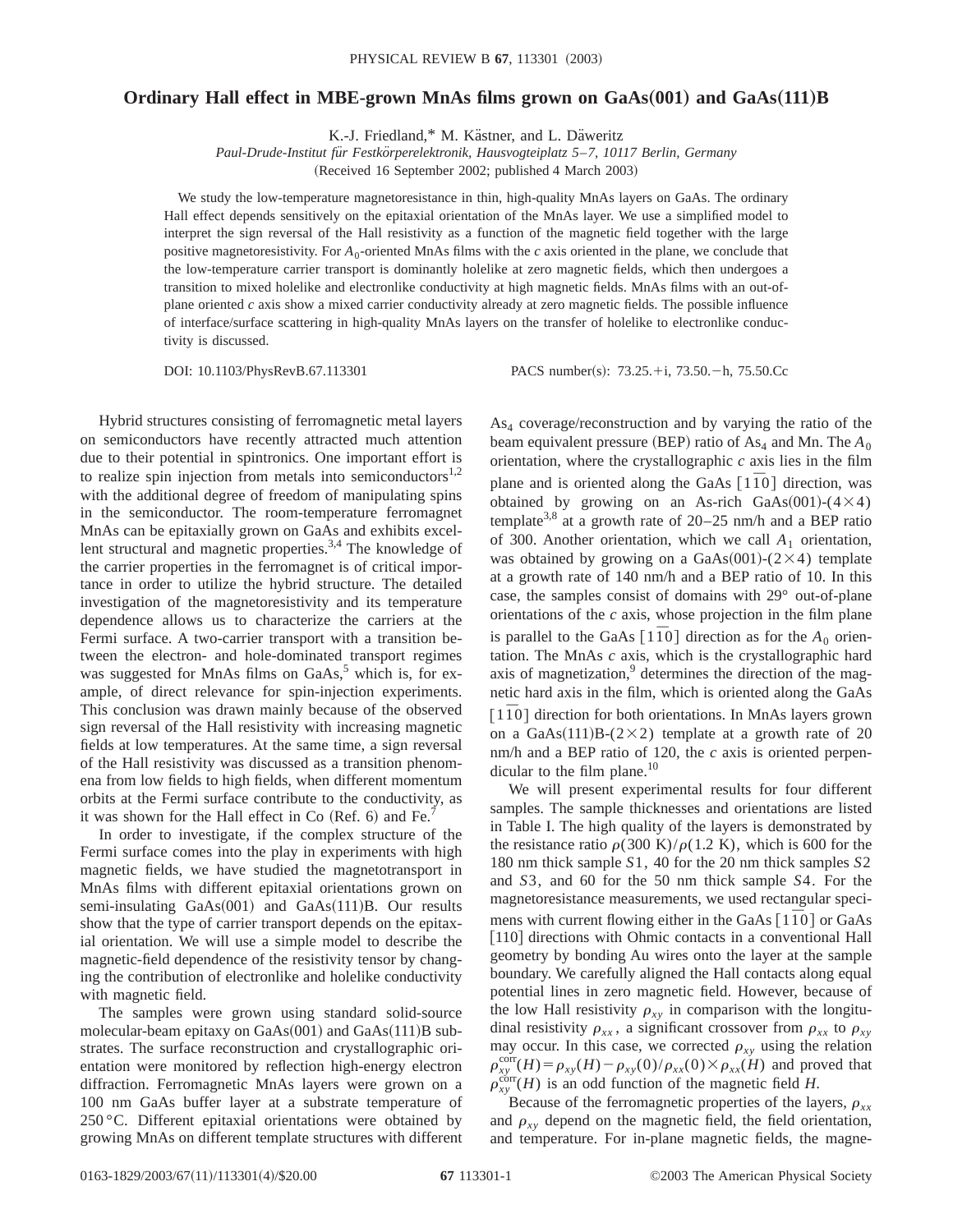TABLE I. The thickness *d*, the orientation, the carrier densities *p* and *n*, the inverse mobilities  $S^h$  and  $S^e$ , the scattering rate for the transition from holelike to electronlike orbits  $S^t$ , and the hole mean free path  $L^h$ obtained from the fit of the magnetoresistance data at  $T=0.3$  K. An asterisk indicates a value obtained at large magnetic fields.

| Sample         | (nm) | MnAs<br>orientation |                | $\boldsymbol{n}$<br>(per unit cell) (per unit cell) $(V s/m^2)$ $(V s/m^2)$ $(V s/m^2)$ | $S^h$ | $S^e$ | $S^t$ | $L^h$<br>(nm) |
|----------------|------|---------------------|----------------|-----------------------------------------------------------------------------------------|-------|-------|-------|---------------|
| S <sub>1</sub> | 180  | A <sub>0</sub>      | 1.2<br>$0.22*$ | $0.08*$                                                                                 | 31    | 10    | 1.8   | 225           |
| S <sub>2</sub> | 20   | $A_0$               | 1.2            | $\Omega$                                                                                | 400   | 91    | 29    | 18            |
| S3             | 20   | $A_1$               | 1.8            | 0.2                                                                                     | 240   | 30    | 83    | 33            |
| S <sub>4</sub> | 50   | c  n                | 0.10           | 0.09                                                                                    | 33    | 27    | >100  | 90            |

toresistivity tensor is highly anisotropic and mainly determined by the hindered rotation of the magnetic moment. Here, we discuss only the ordinary Hall effect with the magnetic field perpendicular to the surface at low temperatures. At temperatures below 1 K, the longitudinal resistivity  $\rho_{xx}$  is low and, therefore, the anomalous Hall effect in the MnAs films becomes negligibly small. Additionally, in this case there is no significant anisotropy with current flowing in the GaAs  $[1\overline{1}0]$  or GaAs  $[110]$  directions. The low-temperature magnetoresistance  $\rho_{xy}$  [ $\rho_{xx}$ ] is shown in Figs. 1(a) and 1(b) [Figs. 1(c) and 1(d)] for the four samples as a function of the magnetic field. As already reported by Berry *et al.*,<sup>5</sup> the *A*0-oriented MnAs films show a Hall resistivity with a positive slope at low magnetic fields. The slope changes to negative values at higher magnetic fields, and even the Hall resistivity becomes negative at the highest magnetic fields. At the same time, these samples exhibit a large positive magnetoresistivity of more than 420% at  $H=120$  kOe (sample S1) with the lowest resistivity). In contrast, the slope and the Hall-resistivity are already negative for the lowest magnetic field values in films with an out-of-plane oriented *c* axis. In addition, these films show a much smaller magnetoresistivity



FIG. 1. Hall resistivities for samples (a) S1 and S2 with  $A_0$ orientation and (b)  $S3$  and  $S4$  with out-of-plane orientation of the  $c$ axis and the corresponding magnetoresistivities in  $(c)$  and  $(d)$  as a function of the magnetic field *H* at  $T=0.3$  K. Open circles represent the fit to our model with respect to the true field in the sample. The dotted line in (c) represents  $\rho_{xx}(H)$  calculated from the parameters for a fit of  $\rho_{xy}(H)$  in *S*1 with the simple two-band model.

with a maximum value of only 17%. Following the quantitative analysis of two-band magnetotransport in half-metallic chromium dioxide, $^{11}$  the nonlinear dependence and the sign reversal of the Hall resistance  $\rho_{xy}$  with increasing magnetic field was interpreted as a two-carrier transport, dominantly holes at high temperatures and dominantly electrons at low temperatures.<sup>5</sup> However, we will show that the simple model of two-carrier transport cannot account for the observed magnetotransport data in high-quality MnAs films. Moreover, we will show that a carrier-type transition appears at  $\omega_c \tau \approx 1$ , where  $\omega_c$  is the cyclotron frequency and  $\tau$  the scattering time.

The model for the classical two-carrier transport in the Hall geometry is based on the assumption that the components of the conductivity tensor  $\hat{\sigma}$  are additive in the conductivities for each carrier channel, in particular electrons  $(e)$ and holes (*h*):

$$
\sigma_{ij} = \sigma_{ij}^h + \sigma_{ij}^e. \tag{1}
$$

The indices  $i, j$  define the coordinates  $x, y$  in the plane perpendicular to the magnetic field direction. For spherical hole and electron Fermi surfaces,  $\sigma_{ij}^h$  and  $\sigma_{ij}^e$  have the form

$$
\sigma_{yy}^l = \sigma_{xx}^l = \sigma_0^l \frac{1}{1 + (H/S^l)^2},
$$
  

$$
\sigma_{xy}^l = -\sigma_{yx}^l = \pm \sigma_0^l \frac{(H/S^l)}{1 + (H/S^l)^2},
$$
 (2)

where  $l = h$ ,*e* and  $\sigma_0^l = e \times n^l / S^l$ . The plus (minus) sign corresponds to the hole (electron) conductivity with the density  $n^h = p$  ( $n^e = n$ ). Within this model,  $S^l$  denotes inverse mobilities and  $H/S^l = \omega_c \tau$ . For asymmetric scattering in ferromagnetic metals,  $S^l$  becomes a tensor.<sup>12</sup> The resistivity tensor  $\hat{\rho}$  is obtained by inverting  $\hat{\sigma}$ . However, using this model, we could not find an adequately and simultaneously fit of the field-dependent Hall resistivity  $\rho_{xy}(H)$  together with the magnetoresistivity  $\rho_{xx}(H)$  for all four samples by varying the parameters *n*,  $p$ ,  $S^e$ , and  $S^h$  even when taking into account anisotropic scattering at magnetic moments. As an example, we show in Figs.  $1(a)$  and  $1(b)$  a fit according to a procedure described in Ref. 11, which exhibits two major discrepancies. First, within the simple two-carrier transport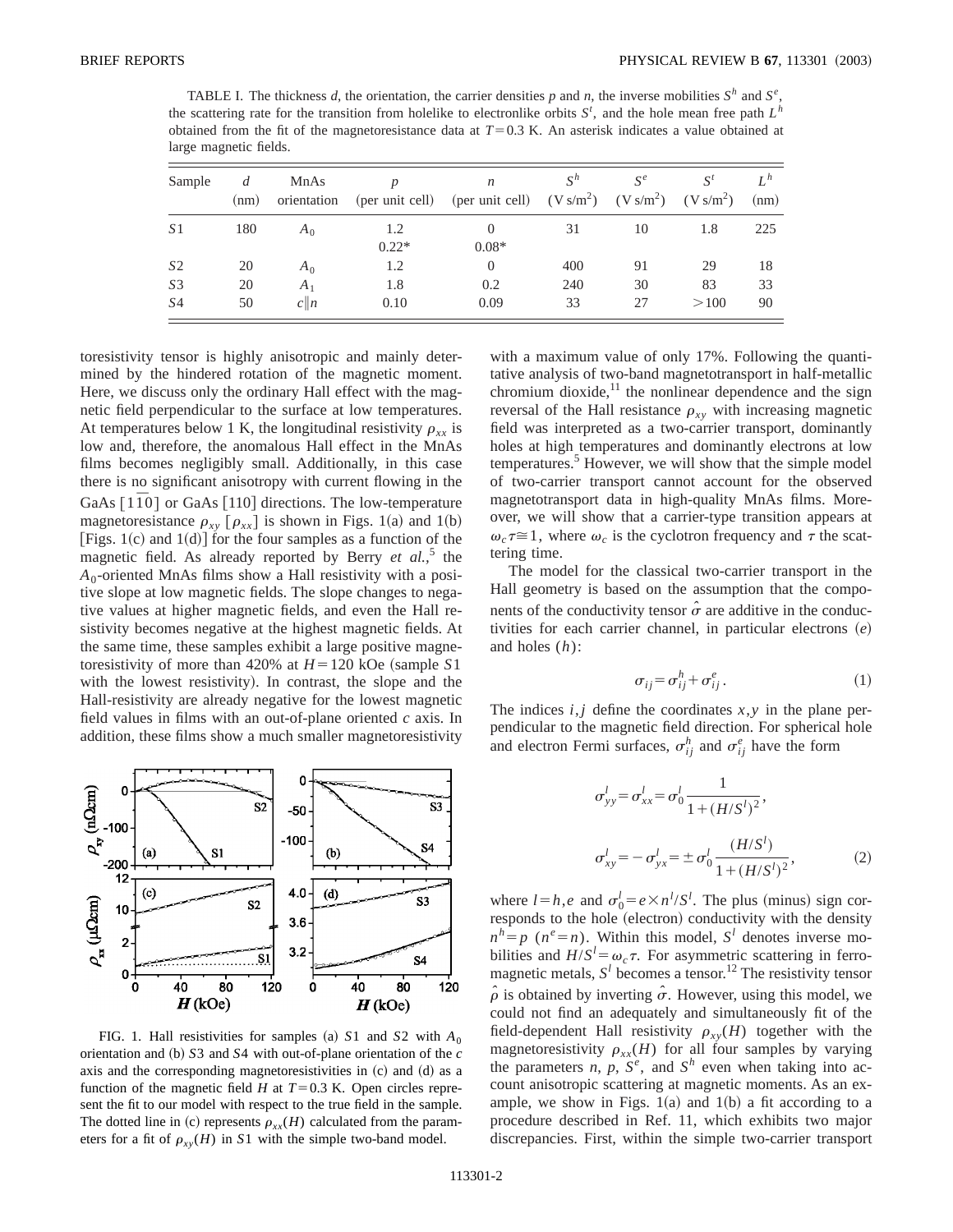

FIG. 2. Kohler plot of the Hall resistivities for sample *S*1 at several temperatures as indicated. The traces are shifted by  $\rho_{xy}$  / $\rho_0$ = | 0.01| at *H* = 0 for clarity.

model, the magnetoresistivity saturates at high fields,<sup>13</sup> which we do not observe in our films. Second, we obtain unrealistic mean free paths  $L^h$ , which are much larger than the film thicknesses, e.g.,  $1/S<sup>h</sup>=0.58$  m<sup>2</sup>/V s in the sample *S*1, which corresponds to  $L^h \approx 1$   $\mu$ m. This would suggest that scattering at the interface/surface is negligible, which contradicts, however, our observation that the resistivity drastically increases with the reduction of the film thickness for similar growth conditions. For the sample *S*1 with the lowest resistivity,  $\rho_{rr}(H)$  increases up to our highest magnetic fields without any sign of saturation. Earlier investigations of the magnetoresistivity relate this behavior to nonspherical Fermi surfaces in reciprocal space with open orbits.13 However, a fit with open orbits was not successful for our experimental data. The nonlinearity or the sign reversal of  $\rho_{xy}(H)$  are discussed as a result of scattering<sup>6,7</sup> or magnetic breakdown<sup>14</sup> between different sheets of carriers at the Fermi surface under the condition  $\omega_c \tau \geq 1$ . To prove the low-field to high-field transition nature of the observed sign reversal of  $\rho_{rv}(H)$ , we show in Fig. 2 the data of the sample *S*1 for different temperatures in a Kohler plot, where the ratio  $\rho_{xy}/\rho_0$  is plotted as a function of  $H/\rho_0$ .  $\rho_0$  is the zerofield resistivity, which changes drastically with temperature. Fortunately, a sufficiently large temperature interval from 0.3–40 K exists in this sample, where the anomalous Hall effect vanishes, but  $\rho_0$  changes from 0.4 to 2.5  $\mu\Omega$  cm. Obviously, the change in the Hall conductivity occurs at the same  $H/\rho_0$  value, which is proportional to  $\omega_c \tau$ , rather than at the same field value *H* for different temperatures and layer thicknesses. We interpret this behavior as a strong indication that the low-field to the high-field transition in the Hall effect has its origin in the unique Fermi-surface topology. Band structure calculations for MnAs show the more complex topology of the Fermi surface.<sup>15-17</sup> Therefore, extended pathintegral calculations are necessary in order to model the magnetoresistivity<sup>14</sup> as a function of the contributions of different momentum orbits, the temperature, and the magnetic field. Such calculations are far beyond the scope of this paper.

Nevertheless, we will present a simple model, which al-



FIG. 3. Calculated carrier densities as a function of  $H/\rho_0$  at  $T = 0.3$  K.

lows to account for the change of the carrier transport type from holelike to electronlike by changing  $\omega_c \tau$ . We suppose that with increasing  $\omega_c \tau$  more momentum space becomes accessible, which may result in a change of the scattering process, such as intersheet scattering with Umklapp scattering<sup>14</sup> or an increase of electron orbits at the expense of holes.<sup>6</sup> To account for the different contributions of electrons and holes to the conductivity, we use instead of Eq.  $(1)$  for simplicity

$$
\sigma_{ij} = (1 - Q) \times \sigma_{ij}^h + Q \times \sigma_{ij}^e, \quad Q = \frac{a + b |H/S^t|}{1 + |H/S^t|}, \quad (3)
$$

where *Q* is a weighting factor and *a* as well as *b* are the relative contributions of the electron conductivity at zero and high fields, respectively.  $S<sup>t</sup>$  is proportional to the scattering rate for the transition from holelike to electronlike orbits. Although this model is very simple, we are able to model both  $\rho_{rr}(H)$  and  $\rho_{rr}(H)$  for all our four samples in the temperature interval, where the ordinary Hall effect is dominant. For the lowest temperature, we indicate the fits as open circles in Fig. 1. The corresponding parameters are listed in Table I, the densities  $n \times Q$  and (only for *S*1)  $p \times (1-Q)$  are shown in Fig. 3 as a function of the magnetic field.

The main result of this model is that the low-temperature carrier transport is dominated by holes at zero magnetic field in  $A_0$ -oriented MnAs films. Electrons appear at the expense of holes with increasing magnetic field. In contrast, samples with an out-of-plane orientation of the MnAs *c* axis exhibit mixed holelike and electronlike conductivity already at zero magnetic field. The conductivity in sample *S*4 even shows the signature of a compensated metal with nearly equal hole and electron density. Because of the simplicity of the model and the arbitrarily chosen weighting factor *Q*, the densities and inverse mobilities given in Table I are more an estimation rather than a precise determination. At least, the estimated mean free path  $L^h$  from these values are of the order of the film thickness, which indicates that scattering occurs mainly at the surface and at the MnAs/GaAs interface as expected for the low-temperature case. Both the inverse mo-